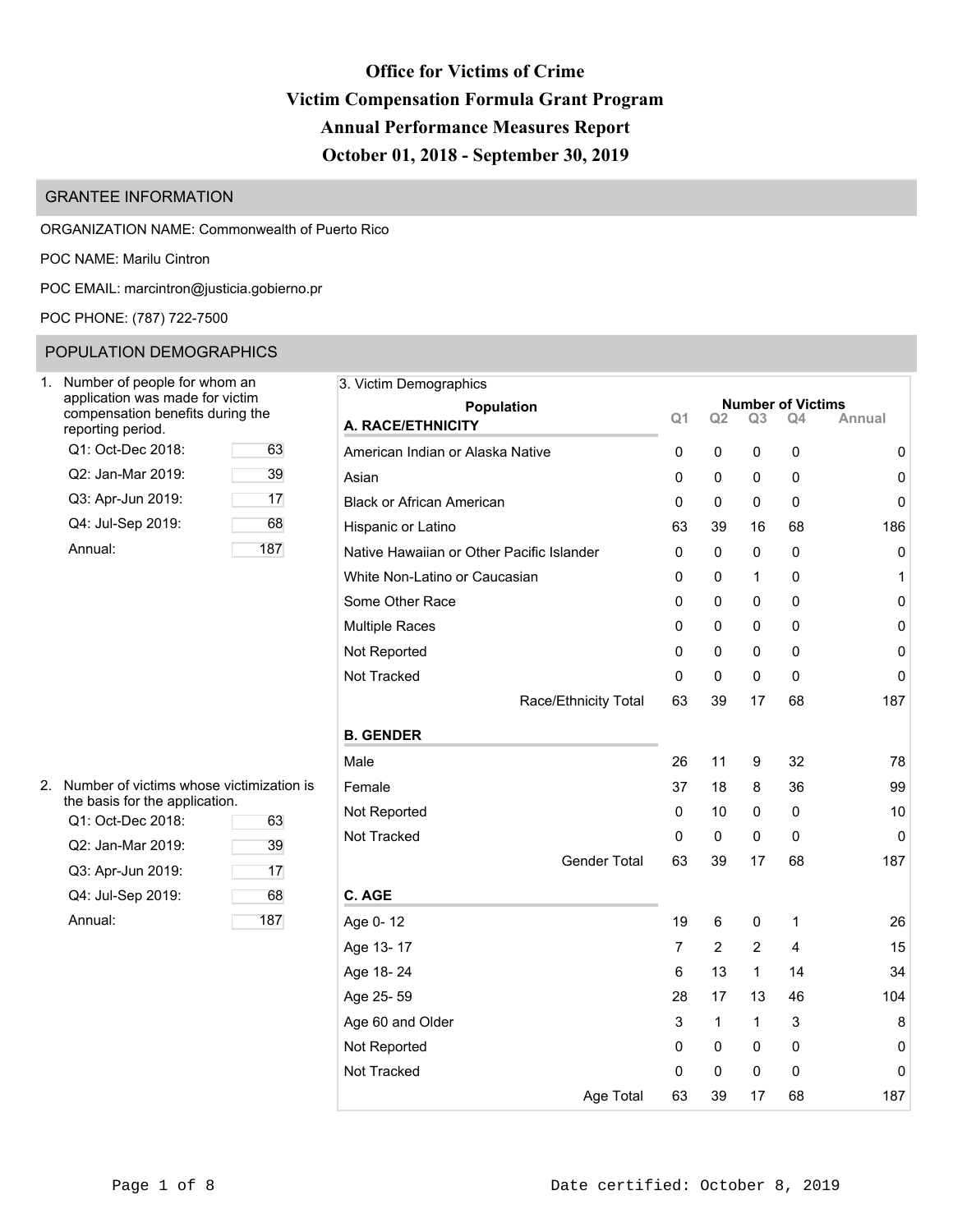### PERFORMANCE MEASURES

Q1: Oct-Dec 2018:

Only one application is usually counted per crime

Q2: Jan-Mar 2019:

Only one application is usually counted per crime crime and a set of the Annual: 8

#### 5. Number of new applications **received** during the reporting period

| ine reporting period |     |
|----------------------|-----|
| Q1: Oct-Dec 2018:    | 63  |
| Q2: Jan-Mar 2019:    | 39  |
| Q3: Apr-Jun 2019:    | 17  |
| Q4: Jul-Sep 2019:    | 68  |
| Annual:              | 187 |

### 6. Number of applications **approved** during the

| <b>Trainbor or applications applicited damig the</b><br>reporting period. |     |                                                                       |    |
|---------------------------------------------------------------------------|-----|-----------------------------------------------------------------------|----|
| Q1: Oct-Dec 2018:                                                         | 5   | 8. Number of applications received for<br>during the reporting period |    |
| Q2: Jan-Mar 2019:                                                         | 37  | Q1: Oct-Dec 2018:                                                     | 25 |
| Q3: Apr-Jun 2019:                                                         | 86  | Q2: Jan-Mar 2019:                                                     | 10 |
| Q4: Jul-Sep 2019:                                                         | 58  | Q3: Apr-Jun 2019:                                                     | 0  |
| Annual:                                                                   | 186 | Q4: Jul-Sep 2019:                                                     | 0  |

4. Based on your program's general procedure, 7. Number of applications **denied/closed**. (i.e., applications that were not approved) during the reporting period.

| Q1: Oct-Dec 2018: | 0 |
|-------------------|---|
| Q2: Jan-Mar 2019: | 3 |
| Q3: Apr-Jun 2019: | 3 |
| Q4: Jul-Sep 2019: | 2 |
| Annual:           | 8 |

# Q3: Apr-Jun 2019: Reason(s) for denial or close status applicable for the reporting period:

| Only one application is usually counted per         |     | <b>Population</b>                                                                                                         | <b>Number of Victims</b> |              |                |              |                |  |  |
|-----------------------------------------------------|-----|---------------------------------------------------------------------------------------------------------------------------|--------------------------|--------------|----------------|--------------|----------------|--|--|
| crime                                               |     |                                                                                                                           |                          |              | Q <sub>3</sub> | 04           | Annual         |  |  |
| Q4: Jul-Sep 2019:                                   |     | A. Application not filed within time limit                                                                                | 0                        | $\mathbf{0}$ | 0              | 0            | 0              |  |  |
| Only one application is usually counted per         |     | B. Failure to report to police                                                                                            | 0                        | $\mathbf{0}$ | 0              | $\mathbf{0}$ | 0              |  |  |
| crime<br>Number of new applications received during |     | C. Failure to cooperate with law enforcement,<br>victim/witness coordinator, and/or other official<br>required by program | 0                        | 0            | 0              | $\mathbf{0}$ | $\Omega$       |  |  |
| the reporting period                                |     | D. Incomplete information                                                                                                 | 0                        | 2            |                | 0            | 3              |  |  |
| Q1: Oct-Dec 2018:                                   | 63  | E. Contributory misconduct                                                                                                | 0                        | $\Omega$     | $\mathbf{0}$   | $\mathbf{0}$ | $\mathbf 0$    |  |  |
| Q2: Jan-Mar 2019:                                   | 39  |                                                                                                                           | 0                        | $\Omega$     | $\Omega$       | $\Omega$     | 0              |  |  |
| Q3: Apr-Jun 2019:                                   | 17  | F. Ineligible crime                                                                                                       |                          |              |                |              |                |  |  |
| Q4: Jul-Sep 2019:                                   | 68  | G. Ineligible application                                                                                                 | 0                        |              | $\overline{2}$ | - 1          | $\overline{4}$ |  |  |
| Annual:                                             | 187 | Other<br>Denial explanation:                                                                                              | 0                        | $\mathbf{0}$ | $\Omega$       | -1           | 1              |  |  |
|                                                     |     | Qtr 4: Participant dies                                                                                                   |                          |              |                |              |                |  |  |

### 8. Number of applications received for Sexual Assault Forensic Examinations during the reporting period

| Q1: Oct-Dec 2018: | 25 |
|-------------------|----|
| Q2: Jan-Mar 2019: | 10 |
| Q3: Apr-Jun 2019: | 0  |
| Q4: Jul-Sep 2019: | O  |
| Annual:           | 35 |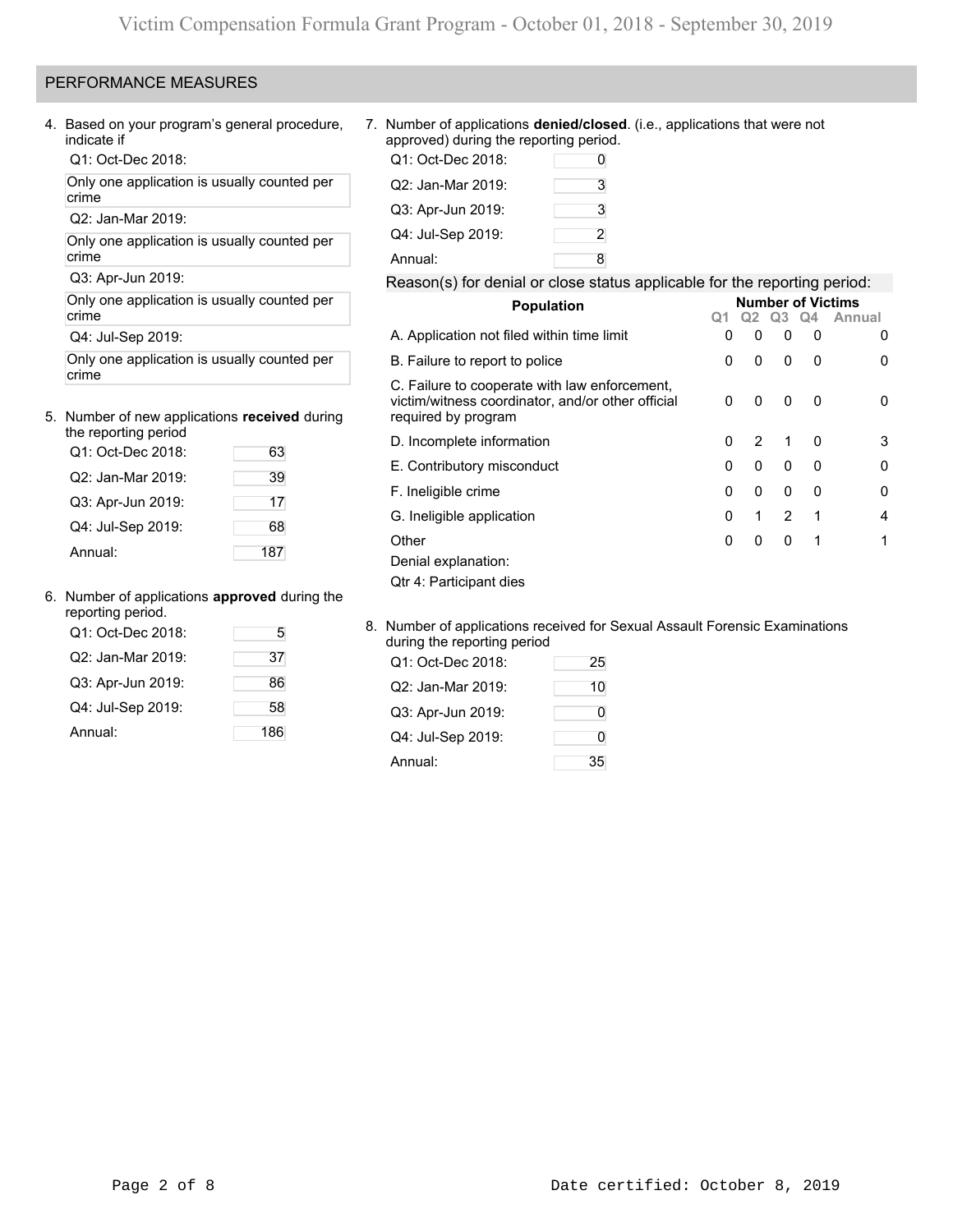# Victim Compensation Formula Grant Program - October 01, 2018 - September 30, 2019

| PAYMENT STATISTICS BY CRIME TYPE<br>Qtr:1 |                                                                                           |                                         |                   |                     |                          |                                              |               |            |                         |                                            |        |                              |                                                            |                                                                                                |                                                                                                                       |                                                                                                             |                                                                                                   |                                                                                                        |
|-------------------------------------------|-------------------------------------------------------------------------------------------|-----------------------------------------|-------------------|---------------------|--------------------------|----------------------------------------------|---------------|------------|-------------------------|--------------------------------------------|--------|------------------------------|------------------------------------------------------------|------------------------------------------------------------------------------------------------|-----------------------------------------------------------------------------------------------------------------------|-------------------------------------------------------------------------------------------------------------|---------------------------------------------------------------------------------------------------|--------------------------------------------------------------------------------------------------------|
|                                           |                                                                                           |                                         |                   |                     |                          | <b>EXPENSE TYPES PAID (in dollars)</b>       |               |            |                         |                                            |        |                              |                                                            |                                                                                                |                                                                                                                       | <b>TYPES OF VICTIMIZATIONS</b><br><b>RELATED TO A CRIME TYPE</b>                                            |                                                                                                   |                                                                                                        |
| <b>TYPES OF CRIME</b>                     | During<br>$\overline{g}$<br>Total Number of<br>Applications Paid I<br>the Reporting Peric | $\mathbf{e}$<br>Clean<br>Scene<br>Crime | Care<br>Dependent | Support<br>Economic | <b>Burial</b><br>Funeral | except<br>Medical/Dental (<br>mental health) | Mental Health | Relocation | Services<br>Replacement | orensic<br>ш<br>Assault<br>Sexual<br>Exams | Travel | explain)<br>(please<br>Other | Crime<br>this<br>tor<br>Paid <sup>+</sup><br>Total<br>Type | Number of Applications<br>Related to Bullying that<br>were Paid During the<br>Reporting Period | Number of Applications<br>Related to Domestic<br>and Family Violence<br>that were Paid During<br>the Reporting Period | Number or Applications<br>Related to Elder<br>AbuseMeglect that<br>were Paid During the<br>Renorting Period | Number of Applications<br>Related to Hate Crimes<br>that were Paid During<br>the Reporting Period | Number of Applications<br>Related to Mass<br>Violence that were<br>Paid During the<br>Reporting Period |
| Arson                                     |                                                                                           |                                         |                   |                     |                          |                                              |               |            |                         |                                            |        |                              |                                                            |                                                                                                |                                                                                                                       |                                                                                                             |                                                                                                   |                                                                                                        |
| Assault                                   |                                                                                           |                                         |                   |                     |                          |                                              |               |            |                         |                                            |        |                              |                                                            |                                                                                                |                                                                                                                       |                                                                                                             |                                                                                                   |                                                                                                        |
| Burglary                                  |                                                                                           |                                         |                   |                     |                          |                                              |               |            |                         |                                            |        |                              |                                                            |                                                                                                |                                                                                                                       |                                                                                                             |                                                                                                   |                                                                                                        |
| <b>Child Physical Abuse/Neglect</b>       |                                                                                           |                                         |                   |                     |                          |                                              |               |            |                         |                                            |        |                              |                                                            |                                                                                                |                                                                                                                       |                                                                                                             |                                                                                                   |                                                                                                        |
| Child Pornography                         |                                                                                           |                                         |                   |                     |                          |                                              |               |            |                         |                                            |        |                              |                                                            |                                                                                                |                                                                                                                       |                                                                                                             |                                                                                                   |                                                                                                        |
| <b>Child Sexual Abuse</b>                 |                                                                                           |                                         |                   |                     |                          |                                              |               |            |                         |                                            |        |                              |                                                            |                                                                                                |                                                                                                                       |                                                                                                             |                                                                                                   |                                                                                                        |
| DUI/DWI                                   |                                                                                           |                                         |                   |                     |                          |                                              |               |            |                         |                                            |        |                              |                                                            |                                                                                                |                                                                                                                       |                                                                                                             |                                                                                                   |                                                                                                        |
| Fraud/Financial Crimes                    |                                                                                           |                                         |                   |                     |                          |                                              |               |            |                         |                                            |        |                              |                                                            |                                                                                                |                                                                                                                       |                                                                                                             |                                                                                                   |                                                                                                        |
| Homicide                                  | 9                                                                                         | \$0                                     | \$0               | \$0                 | \$16,557                 | \$0                                          | \$0           | \$0        | \$0                     |                                            | \$0    | \$0                          | \$16,557                                                   | $\mathbf{0}$                                                                                   | $\overline{0}$                                                                                                        | $\overline{0}$                                                                                              | $\overline{0}$                                                                                    | $\overline{0}$                                                                                         |
| Human Trafficking                         |                                                                                           |                                         |                   |                     |                          |                                              |               |            |                         |                                            |        |                              |                                                            |                                                                                                |                                                                                                                       |                                                                                                             |                                                                                                   |                                                                                                        |
| Kidnapping                                |                                                                                           |                                         |                   |                     |                          |                                              |               |            |                         |                                            |        |                              |                                                            |                                                                                                |                                                                                                                       |                                                                                                             |                                                                                                   |                                                                                                        |
| <b>Other Vehicular Crimes</b>             |                                                                                           |                                         |                   |                     |                          |                                              |               |            |                         |                                            |        |                              |                                                            |                                                                                                |                                                                                                                       |                                                                                                             |                                                                                                   |                                                                                                        |
| Robbery                                   |                                                                                           |                                         |                   |                     |                          |                                              |               |            |                         |                                            |        |                              |                                                            |                                                                                                |                                                                                                                       |                                                                                                             |                                                                                                   |                                                                                                        |
| <b>Sexual Assault</b>                     |                                                                                           |                                         |                   |                     |                          |                                              |               |            |                         |                                            |        |                              |                                                            |                                                                                                |                                                                                                                       |                                                                                                             |                                                                                                   |                                                                                                        |
| Stalking                                  |                                                                                           |                                         |                   |                     |                          |                                              |               |            |                         |                                            |        |                              |                                                            |                                                                                                |                                                                                                                       |                                                                                                             |                                                                                                   |                                                                                                        |
| Terrorism                                 |                                                                                           |                                         |                   |                     |                          |                                              |               |            |                         |                                            |        |                              |                                                            |                                                                                                |                                                                                                                       |                                                                                                             |                                                                                                   |                                                                                                        |
| Total                                     | 9                                                                                         | \$0                                     | \$0               | \$0                 | \$16,557                 | \$0                                          | \$0           | \$0        | \$0                     |                                            | \$0    | \$0                          | \$16,557                                                   | 0                                                                                              | $\overline{0}$                                                                                                        | $\overline{0}$                                                                                              | $\mathbf 0$                                                                                       | $\mathbf 0$                                                                                            |
| You added "Other" crime types:            | Domestic Violence                                                                         |                                         |                   |                     |                          |                                              |               |            |                         |                                            |        |                              |                                                            |                                                                                                |                                                                                                                       |                                                                                                             |                                                                                                   |                                                                                                        |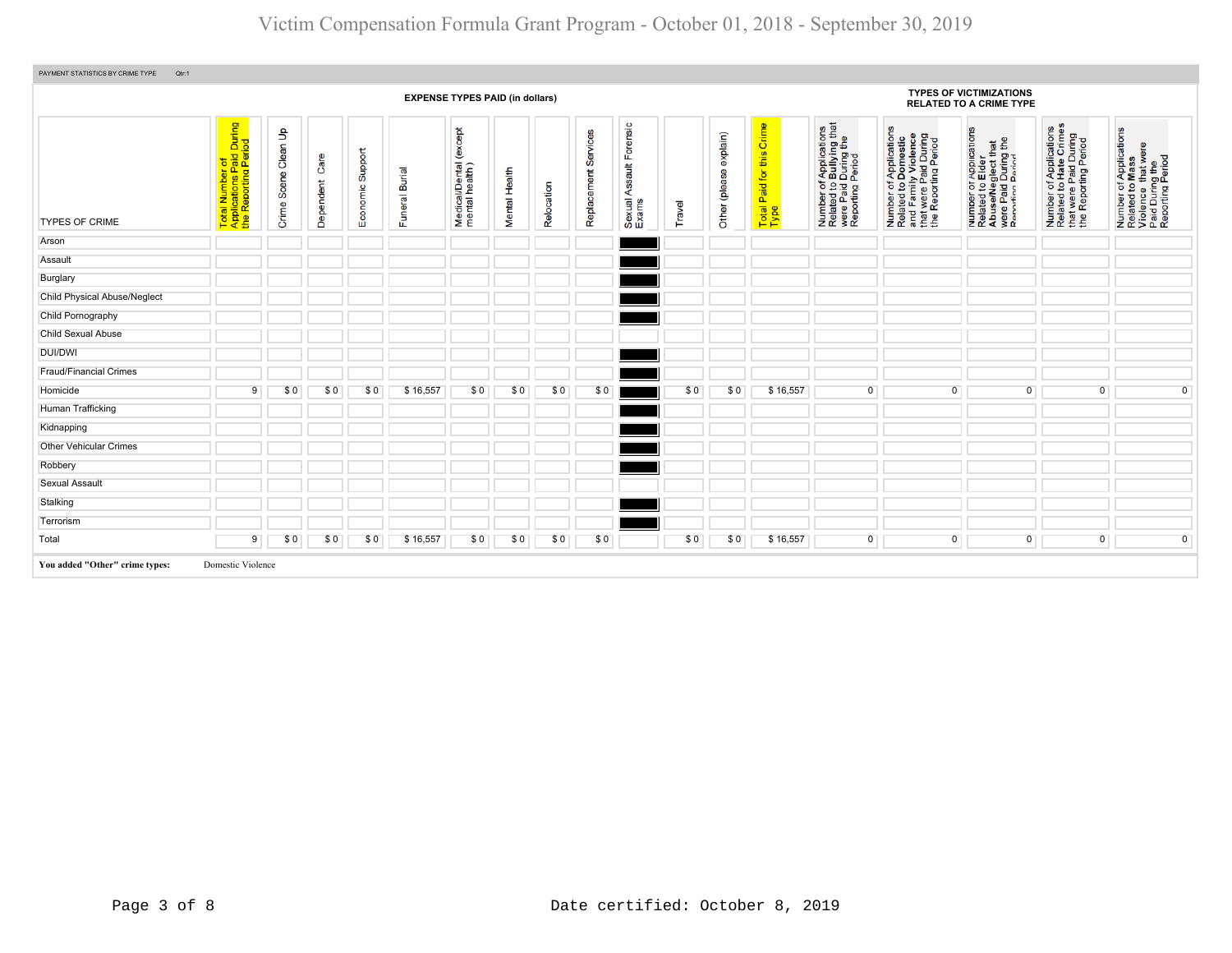|                                |                                                                     |                         |                                             |                     |                |                                            | <b>EXPENSE TYPES PAID (in dollars)</b> |            |                         |                                                         |            |                           |                                            |                                                                                                                                    |                                                                                                                       | <b>TYPES OF VICTIMIZATIONS</b><br><b>RELATED TO A CRIME TYPE</b>                                            |                                                                                                   |                                                                                                        |
|--------------------------------|---------------------------------------------------------------------|-------------------------|---------------------------------------------|---------------------|----------------|--------------------------------------------|----------------------------------------|------------|-------------------------|---------------------------------------------------------|------------|---------------------------|--------------------------------------------|------------------------------------------------------------------------------------------------------------------------------------|-----------------------------------------------------------------------------------------------------------------------|-------------------------------------------------------------------------------------------------------------|---------------------------------------------------------------------------------------------------|--------------------------------------------------------------------------------------------------------|
| <b>TYPES OF CRIME</b>          | Total Number of<br>Applications Paid During<br>the Reporting Period | Clean Up<br>Crime Scene | Care<br>Dependent                           | Support<br>Economic | Funeral Burial | except<br>Medical/Dental<br>mental health) | Mental Health                          | Relocation | Services<br>Replacement | Forensic<br>$\frac{4}{10}$<br>တ္တ<br>Sexual As<br>Exams | ravel<br>⊢ | explain)<br>Other (please | Crime<br>this<br>Paid for<br>Total<br>Type | of Applications<br>b Bullying that<br>1 During the<br>I Period<br>Number of /<br>Related to <b>E</b><br>were Paid L<br>Reporting F | Number of Applications<br>Related to Domestic<br>and Family Violence<br>that were Paid During<br>the Reporting Period | Number of Applications<br>Related to Elder<br>AbuseMeglect that<br>were Paid During the<br>Renorting Period | Number of Applications<br>Related to Hate Crimes<br>that were Paid During<br>the Reporting Period | Number of Applications<br>Related to Mass<br>Violence that were<br>Paid During the<br>Reporting Period |
| Arson                          |                                                                     |                         |                                             |                     |                |                                            |                                        |            |                         |                                                         |            |                           |                                            |                                                                                                                                    |                                                                                                                       |                                                                                                             |                                                                                                   |                                                                                                        |
| Assault                        | $\overline{2}$                                                      | \$0                     | \$0                                         | \$0                 | \$0            | \$0                                        | \$34,985                               | \$0        | \$0                     |                                                         | \$0        | \$0                       | \$34,985                                   | $\mathbf{0}$                                                                                                                       | $\mathbf{0}$                                                                                                          | $\overline{0}$                                                                                              | $\overline{0}$                                                                                    | $\overline{0}$                                                                                         |
| Burglary                       |                                                                     |                         |                                             |                     |                |                                            |                                        |            |                         |                                                         |            |                           |                                            |                                                                                                                                    |                                                                                                                       |                                                                                                             |                                                                                                   |                                                                                                        |
| Child Physical Abuse/Neglect   |                                                                     |                         |                                             |                     |                |                                            |                                        |            |                         |                                                         |            |                           |                                            |                                                                                                                                    |                                                                                                                       |                                                                                                             |                                                                                                   |                                                                                                        |
| Child Pornography              |                                                                     |                         |                                             |                     |                |                                            |                                        |            |                         |                                                         |            |                           |                                            |                                                                                                                                    |                                                                                                                       |                                                                                                             |                                                                                                   |                                                                                                        |
| Child Sexual Abuse             |                                                                     |                         |                                             |                     |                |                                            |                                        |            |                         |                                                         |            |                           |                                            |                                                                                                                                    |                                                                                                                       |                                                                                                             |                                                                                                   |                                                                                                        |
| <b>DUI/DWI</b>                 |                                                                     |                         |                                             |                     |                |                                            |                                        |            |                         |                                                         |            |                           |                                            |                                                                                                                                    |                                                                                                                       |                                                                                                             |                                                                                                   |                                                                                                        |
| <b>Fraud/Financial Crimes</b>  |                                                                     |                         |                                             |                     |                |                                            |                                        |            |                         |                                                         |            |                           |                                            |                                                                                                                                    |                                                                                                                       |                                                                                                             |                                                                                                   |                                                                                                        |
| Homicide                       | 13                                                                  | \$0                     | \$3,642                                     | \$15,000            | \$10,934       | \$19,238                                   | \$0                                    | \$0        | \$0                     |                                                         | \$0        | \$0                       | \$48,815                                   | $\Omega$                                                                                                                           | $\overline{0}$                                                                                                        | $\overline{0}$                                                                                              | $\overline{0}$                                                                                    | $\overline{0}$                                                                                         |
| Human Trafficking              |                                                                     |                         |                                             |                     |                |                                            |                                        |            |                         |                                                         |            |                           |                                            |                                                                                                                                    |                                                                                                                       |                                                                                                             |                                                                                                   |                                                                                                        |
| Kidnapping                     |                                                                     |                         |                                             |                     |                |                                            |                                        |            |                         |                                                         |            |                           |                                            |                                                                                                                                    |                                                                                                                       |                                                                                                             |                                                                                                   |                                                                                                        |
| <b>Other Vehicular Crimes</b>  |                                                                     |                         |                                             |                     |                |                                            |                                        |            |                         |                                                         |            |                           |                                            |                                                                                                                                    |                                                                                                                       |                                                                                                             |                                                                                                   |                                                                                                        |
| Robbery                        |                                                                     |                         |                                             |                     |                |                                            |                                        |            |                         |                                                         |            |                           |                                            |                                                                                                                                    |                                                                                                                       |                                                                                                             |                                                                                                   |                                                                                                        |
| Sexual Assault                 | 29                                                                  | \$0                     | \$0                                         | \$1,861             | \$0            | \$0                                        | \$880                                  | \$0        | \$0                     | \$18,200                                                | \$10       | \$0                       | \$20,951                                   | $\Omega$                                                                                                                           | $\overline{0}$                                                                                                        | $\Omega$                                                                                                    | $\overline{0}$                                                                                    | $\overline{0}$                                                                                         |
| Stalking                       |                                                                     |                         |                                             |                     |                |                                            |                                        |            |                         |                                                         |            |                           |                                            |                                                                                                                                    |                                                                                                                       |                                                                                                             |                                                                                                   |                                                                                                        |
| Terrorism                      |                                                                     |                         |                                             |                     |                |                                            |                                        |            |                         |                                                         |            |                           |                                            |                                                                                                                                    |                                                                                                                       |                                                                                                             |                                                                                                   |                                                                                                        |
| Total                          | 44                                                                  | \$0                     | \$3,642                                     | \$16,861            | \$10,934       | \$19,238                                   | \$35,865                               | \$0        | \$0                     | \$18,200                                                | \$10       | \$0                       | \$104,750                                  | 0                                                                                                                                  | $\overline{0}$                                                                                                        | $\overline{0}$                                                                                              | $\overline{0}$                                                                                    | $\overline{0}$                                                                                         |
| You added "Other" crime types: |                                                                     |                         | Negligent Homicide Funeral Expenses \$1,000 |                     |                |                                            |                                        |            |                         |                                                         |            |                           |                                            |                                                                                                                                    |                                                                                                                       |                                                                                                             |                                                                                                   |                                                                                                        |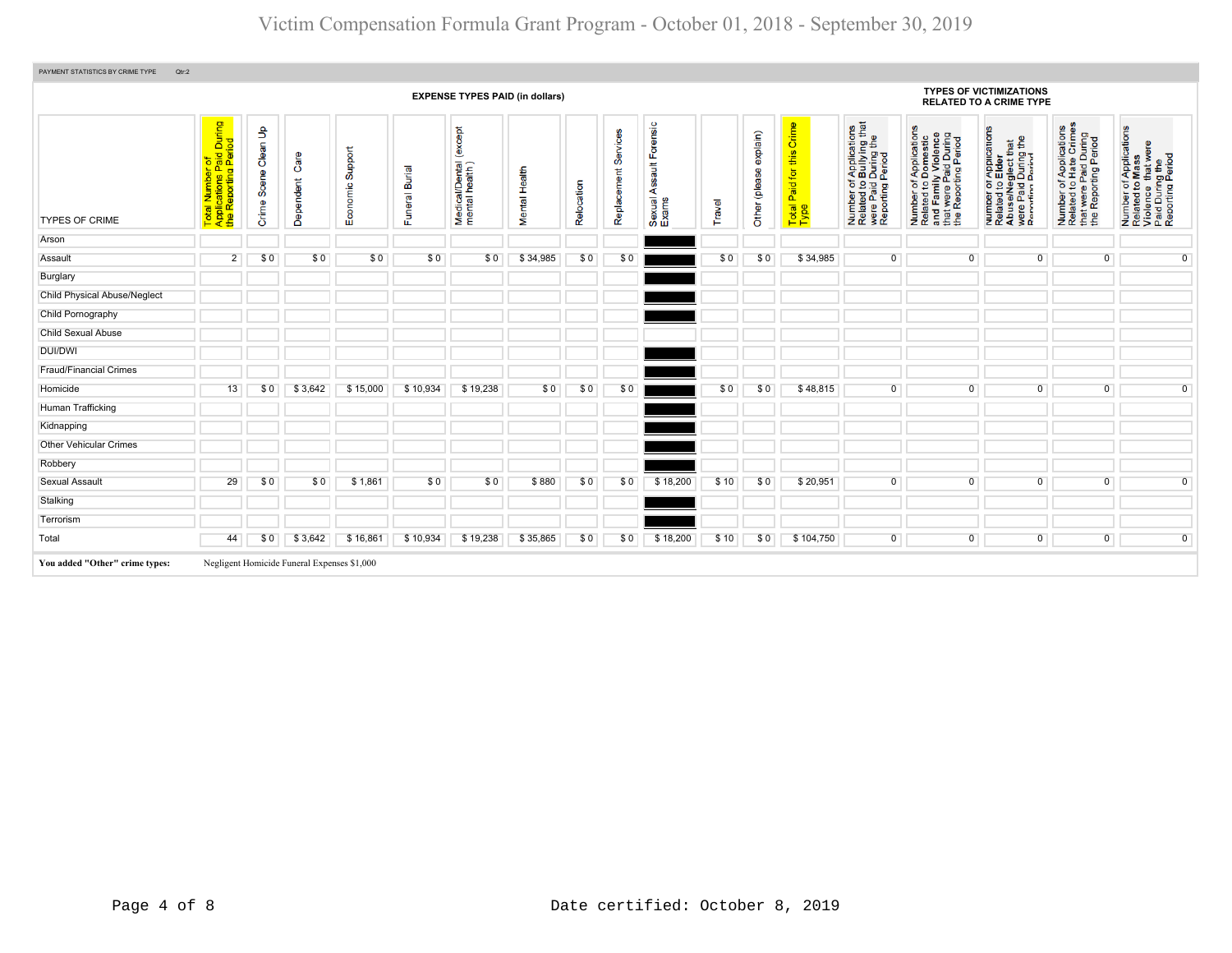| PAYMENT STATISTICS BY CRIME TYPE<br>Qtr:3 |                                                                     |                      |                   |                     |                              |                                            |               |            |                         |                                            |        |                           |                                        |                                                                                                                                           |                                                                                                                       |                                                                                                             |                                                                                                   |                                                                                                        |
|-------------------------------------------|---------------------------------------------------------------------|----------------------|-------------------|---------------------|------------------------------|--------------------------------------------|---------------|------------|-------------------------|--------------------------------------------|--------|---------------------------|----------------------------------------|-------------------------------------------------------------------------------------------------------------------------------------------|-----------------------------------------------------------------------------------------------------------------------|-------------------------------------------------------------------------------------------------------------|---------------------------------------------------------------------------------------------------|--------------------------------------------------------------------------------------------------------|
|                                           | <b>EXPENSE TYPES PAID (in dollars)</b>                              |                      |                   |                     |                              |                                            |               |            |                         |                                            |        |                           |                                        |                                                                                                                                           |                                                                                                                       | <b>TYPES OF VICTIMIZATIONS</b><br><b>RELATED TO A CRIME TYPE</b>                                            |                                                                                                   |                                                                                                        |
| <b>TYPES OF CRIME</b>                     | Total Number of<br>Applications Paid During<br>the Reporting Period | Crime Scene Clean Up | Care<br>Dependent | Support<br>Economic | <b>Burial</b><br>uneral<br>正 | except<br>Medical/Dental<br>mental health) | Mental Health | Relocation | Services<br>Replacement | rensic<br>叿<br>tal<br>⋖<br>Sexual<br>Exams | Travel | explain)<br>Other (please | this Crime<br>Total Paid for t<br>Type | of Applications<br>o Bullying that<br>I During the<br>I Period<br>Number of <i>A</i><br>Related to <b>B</b><br>were Paid D<br>Reporting P | Number of Applications<br>Related to Domestic<br>and Family Violence<br>that were Paid During<br>the Reporting Period | Number of Applications<br>Related to Elder<br>AbuseMeglect that<br>were Paid During the<br>Renorting Period | Number of Applications<br>Related to Hate Crimes<br>that were Paid During<br>the Reporting Period | Number of Applications<br>Related to Mass<br>Violence that were<br>Paid During the<br>Reporting Period |
| Arson                                     |                                                                     |                      |                   |                     |                              |                                            |               |            |                         |                                            |        |                           |                                        |                                                                                                                                           |                                                                                                                       |                                                                                                             |                                                                                                   |                                                                                                        |
| Assault                                   |                                                                     |                      |                   |                     |                              |                                            |               |            |                         |                                            |        |                           |                                        |                                                                                                                                           |                                                                                                                       |                                                                                                             |                                                                                                   |                                                                                                        |
| Burglary                                  |                                                                     |                      |                   |                     |                              |                                            |               |            |                         |                                            |        |                           |                                        |                                                                                                                                           |                                                                                                                       |                                                                                                             |                                                                                                   |                                                                                                        |
| Child Physical Abuse/Neglect              |                                                                     |                      |                   |                     |                              |                                            |               |            |                         |                                            |        |                           |                                        |                                                                                                                                           |                                                                                                                       |                                                                                                             |                                                                                                   |                                                                                                        |
| Child Pornography                         |                                                                     |                      |                   |                     |                              |                                            |               |            |                         |                                            |        |                           |                                        |                                                                                                                                           |                                                                                                                       |                                                                                                             |                                                                                                   |                                                                                                        |
| <b>Child Sexual Abuse</b>                 |                                                                     |                      |                   |                     |                              |                                            |               |            |                         |                                            |        |                           |                                        |                                                                                                                                           |                                                                                                                       |                                                                                                             |                                                                                                   |                                                                                                        |
| DUI/DWI                                   |                                                                     |                      |                   |                     |                              |                                            |               |            |                         |                                            |        |                           |                                        |                                                                                                                                           |                                                                                                                       |                                                                                                             |                                                                                                   |                                                                                                        |
| <b>Fraud/Financial Crimes</b>             |                                                                     |                      |                   |                     |                              |                                            |               |            |                         |                                            |        |                           |                                        |                                                                                                                                           |                                                                                                                       |                                                                                                             |                                                                                                   |                                                                                                        |
| Homicide                                  | 4                                                                   | \$0                  | \$0               | \$0                 | \$4,825                      | \$0                                        | \$720         | \$0        | \$0                     |                                            | \$0    | \$0                       | \$5,545                                | 0                                                                                                                                         | $\Omega$                                                                                                              | $\Omega$                                                                                                    | $\mathbf{0}$                                                                                      | $\overline{0}$                                                                                         |
| Human Trafficking                         |                                                                     |                      |                   |                     |                              |                                            |               |            |                         |                                            |        |                           |                                        |                                                                                                                                           |                                                                                                                       |                                                                                                             |                                                                                                   |                                                                                                        |
| Kidnapping                                |                                                                     |                      |                   |                     |                              |                                            |               |            |                         |                                            |        |                           |                                        |                                                                                                                                           |                                                                                                                       |                                                                                                             |                                                                                                   |                                                                                                        |
| <b>Other Vehicular Crimes</b>             |                                                                     |                      |                   |                     |                              |                                            |               |            |                         |                                            |        |                           |                                        |                                                                                                                                           |                                                                                                                       |                                                                                                             |                                                                                                   |                                                                                                        |
| Robbery                                   |                                                                     | \$0                  | \$0               | \$0                 | \$0                          | \$70,720                                   | \$0           | \$0        | \$0                     |                                            | \$0    | \$0                       | \$70,720                               | $\overline{0}$                                                                                                                            | $\overline{0}$                                                                                                        | 0                                                                                                           | $\overline{0}$                                                                                    | $\overline{0}$                                                                                         |
| Sexual Assault                            |                                                                     |                      |                   |                     |                              |                                            |               |            |                         |                                            |        |                           |                                        |                                                                                                                                           |                                                                                                                       |                                                                                                             |                                                                                                   |                                                                                                        |
| Stalking                                  |                                                                     |                      |                   |                     |                              |                                            |               |            |                         |                                            |        |                           |                                        |                                                                                                                                           |                                                                                                                       |                                                                                                             |                                                                                                   |                                                                                                        |
| Terrorism                                 |                                                                     |                      |                   |                     |                              |                                            |               |            |                         |                                            |        |                           |                                        |                                                                                                                                           |                                                                                                                       |                                                                                                             |                                                                                                   |                                                                                                        |
| Total                                     | 5 <sup>5</sup>                                                      | \$0                  | \$0               | \$0                 | \$4,825                      | \$70,720                                   | \$720         | \$0        | \$0                     |                                            | \$0    | \$0                       | \$76,265                               | $\overline{0}$                                                                                                                            | $\mathbf{0}$                                                                                                          | 0                                                                                                           | $\overline{0}$                                                                                    | $\overline{0}$                                                                                         |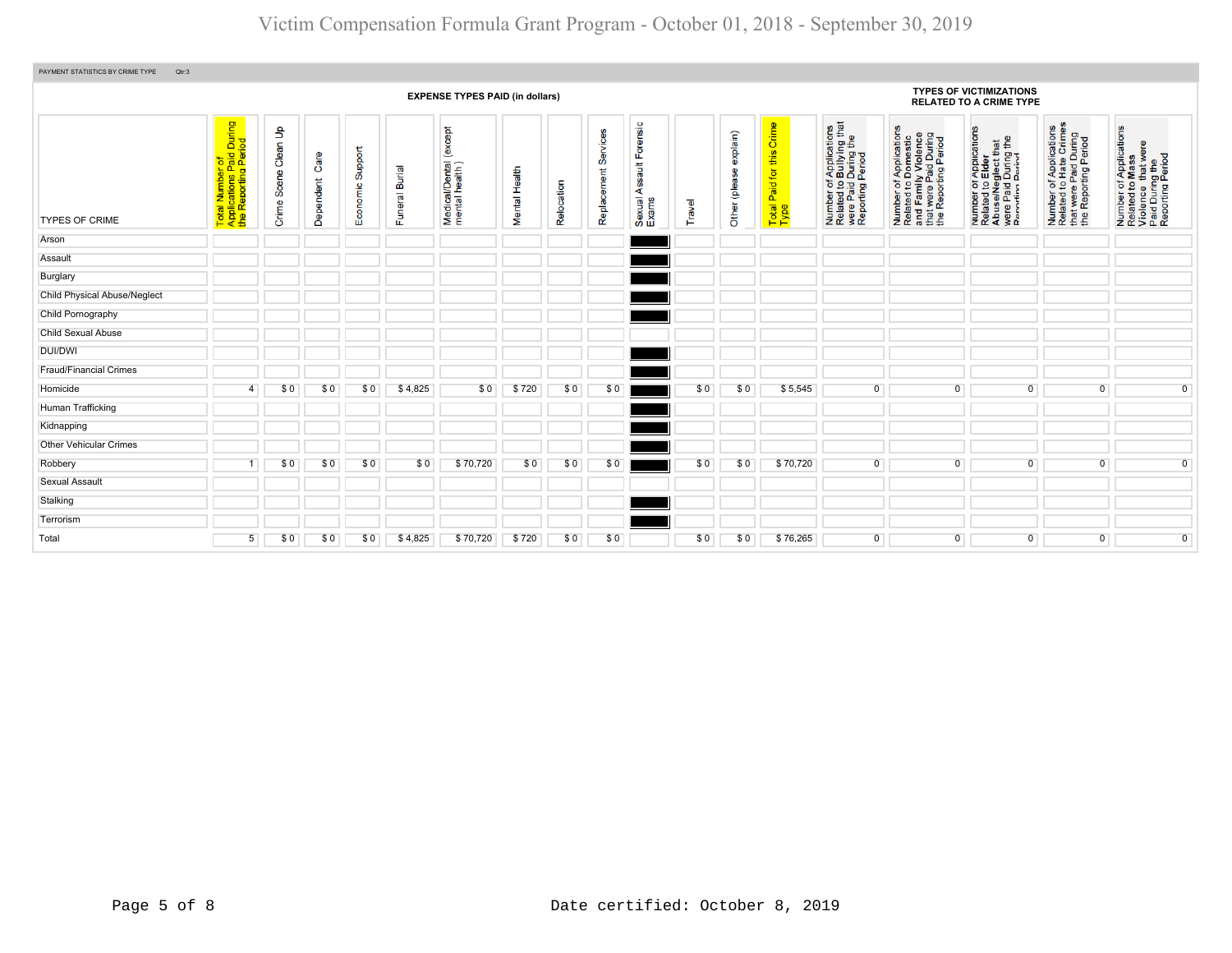| PAYMENT STATISTICS BY CRIME TYPE<br>Qtr:4                  |                                                                     |                                      |                   |                     |                |                                              |               |            |                         |                                            |        |                           |                                   |                                                                                                |                                                                                                                       |                                                                                                              |                                                                                                   |                                                                                                        |
|------------------------------------------------------------|---------------------------------------------------------------------|--------------------------------------|-------------------|---------------------|----------------|----------------------------------------------|---------------|------------|-------------------------|--------------------------------------------|--------|---------------------------|-----------------------------------|------------------------------------------------------------------------------------------------|-----------------------------------------------------------------------------------------------------------------------|--------------------------------------------------------------------------------------------------------------|---------------------------------------------------------------------------------------------------|--------------------------------------------------------------------------------------------------------|
|                                                            |                                                                     |                                      |                   |                     |                | <b>EXPENSE TYPES PAID (in dollars)</b>       |               |            |                         |                                            |        |                           |                                   |                                                                                                |                                                                                                                       | <b>TYPES OF VICTIMIZATIONS</b><br><b>RELATED TO A CRIME TYPE</b>                                             |                                                                                                   |                                                                                                        |
| <b>TYPES OF CRIME</b>                                      | Total Number of<br>Applications Paid During<br>the Reporting Period | $\mathbf{S}$<br>Scene Clean<br>Crime | Care<br>Dependent | Support<br>Economic | Funeral Burial | except<br>Medical/Dental (<br>mental health) | Mental Health | Relocation | Services<br>Replacement | orensic<br>u.<br>Sexual Assault F<br>Exams | Travel | explain)<br>Other (please | Total Paid for this Crime<br>Type | Number of Applications<br>Related to Bullying that<br>were Paid During the<br>Reporting Period | Number of Applications<br>Related to Domestic<br>and Family Violence<br>that were Paid During<br>the Reporting Period | Number of Applications<br>Related to Elder<br>Abuse/Neglect that<br>were Paid During the<br>Renorting Pariod | Number of Applications<br>Related to Hate Crimes<br>that were Paid During<br>the Reporting Period | Number of Applications<br>Related to Mass<br>Violence that were<br>Paid During the<br>Reporting Period |
| Arson                                                      |                                                                     |                                      |                   |                     |                |                                              |               |            |                         |                                            |        |                           |                                   |                                                                                                |                                                                                                                       |                                                                                                              |                                                                                                   |                                                                                                        |
| Assault                                                    |                                                                     |                                      |                   |                     |                |                                              |               |            |                         |                                            |        |                           |                                   |                                                                                                |                                                                                                                       |                                                                                                              |                                                                                                   |                                                                                                        |
| Burglary                                                   |                                                                     |                                      |                   |                     |                |                                              |               |            |                         |                                            |        |                           |                                   |                                                                                                |                                                                                                                       |                                                                                                              |                                                                                                   |                                                                                                        |
| Child Physical Abuse/Neglect                               | 3                                                                   | \$0                                  | \$0               | \$0                 | \$0            | \$487                                        | \$342         | \$0        | \$0                     |                                            | \$384  | \$0                       | \$1,213                           | $\overline{0}$                                                                                 | $\overline{0}$                                                                                                        |                                                                                                              | $\overline{0}$                                                                                    | $\overline{0}$                                                                                         |
| Child Pornography                                          |                                                                     |                                      |                   |                     |                |                                              |               |            |                         |                                            |        |                           |                                   |                                                                                                |                                                                                                                       |                                                                                                              |                                                                                                   |                                                                                                        |
| <b>Child Sexual Abuse</b>                                  |                                                                     |                                      |                   |                     |                |                                              |               |            |                         |                                            |        |                           |                                   |                                                                                                |                                                                                                                       |                                                                                                              |                                                                                                   |                                                                                                        |
| <b>DUI/DWI</b>                                             |                                                                     |                                      |                   |                     |                |                                              |               |            |                         |                                            |        |                           |                                   |                                                                                                |                                                                                                                       |                                                                                                              |                                                                                                   |                                                                                                        |
| <b>Fraud/Financial Crimes</b>                              |                                                                     |                                      |                   |                     |                |                                              |               |            |                         |                                            |        |                           |                                   |                                                                                                |                                                                                                                       |                                                                                                              |                                                                                                   |                                                                                                        |
| Homicide                                                   | 18                                                                  | \$0                                  | \$0               | \$0                 | \$22,817       | \$0                                          | \$654         | \$0        | \$0                     |                                            | \$412  | \$910                     | \$24,793                          | $\Omega$                                                                                       | $\overline{0}$                                                                                                        | $\Omega$                                                                                                     | $\mathbf{0}$                                                                                      | $\overline{0}$                                                                                         |
| Human Trafficking                                          |                                                                     |                                      |                   |                     |                |                                              |               |            |                         |                                            |        |                           |                                   |                                                                                                |                                                                                                                       |                                                                                                              |                                                                                                   |                                                                                                        |
| Kidnapping                                                 |                                                                     |                                      |                   |                     |                |                                              |               |            |                         |                                            |        |                           |                                   |                                                                                                |                                                                                                                       |                                                                                                              |                                                                                                   |                                                                                                        |
| <b>Other Vehicular Crimes</b>                              |                                                                     |                                      |                   |                     |                |                                              |               |            |                         |                                            |        |                           |                                   |                                                                                                |                                                                                                                       |                                                                                                              |                                                                                                   |                                                                                                        |
| Robbery                                                    |                                                                     |                                      |                   |                     |                |                                              |               |            |                         |                                            |        |                           |                                   |                                                                                                |                                                                                                                       |                                                                                                              |                                                                                                   |                                                                                                        |
| Sexual Assault                                             |                                                                     |                                      |                   |                     |                |                                              |               |            |                         |                                            |        |                           |                                   |                                                                                                |                                                                                                                       |                                                                                                              |                                                                                                   |                                                                                                        |
| Stalking                                                   |                                                                     |                                      |                   |                     |                |                                              |               |            |                         |                                            |        |                           |                                   |                                                                                                |                                                                                                                       |                                                                                                              |                                                                                                   |                                                                                                        |
| Terrorism                                                  |                                                                     |                                      |                   |                     |                |                                              |               |            |                         |                                            |        |                           |                                   |                                                                                                |                                                                                                                       |                                                                                                              |                                                                                                   |                                                                                                        |
| Total                                                      | 21                                                                  | \$0                                  | \$0               | \$0                 | \$22,817       | \$487                                        | \$996         | \$0        | \$0                     |                                            | \$796  | \$910                     | \$26,006                          | $\overline{0}$                                                                                 | $\overline{0}$                                                                                                        | $\overline{0}$                                                                                               | $\overline{0}$                                                                                    | $\overline{0}$                                                                                         |
| * Other expense explanations<br>Homicide<br>Legal Services |                                                                     |                                      |                   |                     |                |                                              |               |            |                         |                                            |        |                           |                                   |                                                                                                |                                                                                                                       |                                                                                                              |                                                                                                   |                                                                                                        |
| You added "Other" crime types:                             | Domestic Violence                                                   |                                      |                   |                     |                |                                              |               |            |                         |                                            |        |                           |                                   |                                                                                                |                                                                                                                       |                                                                                                              |                                                                                                   |                                                                                                        |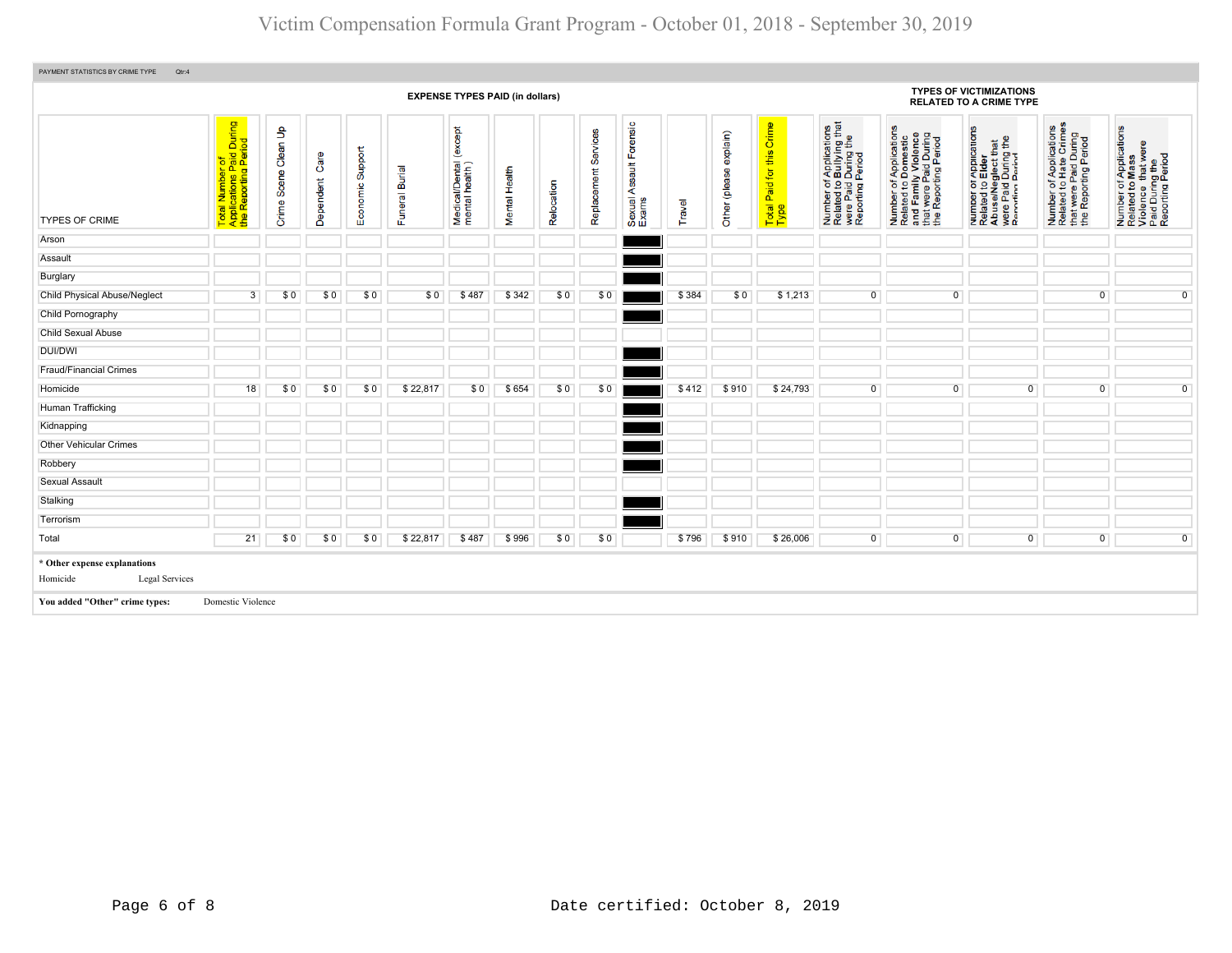| PAYMENT STATISTICS BY CRIME TYPE - Aggregated |                                                                                |                            |                           |                     |                                 |                                                        |                         |            |                         |                                                                |        |                                                                  |                                            |                                                                                                                                      |                                                                                                                       |                                                                                                              |                                                                                                                          |                                                                                                        |
|-----------------------------------------------|--------------------------------------------------------------------------------|----------------------------|---------------------------|---------------------|---------------------------------|--------------------------------------------------------|-------------------------|------------|-------------------------|----------------------------------------------------------------|--------|------------------------------------------------------------------|--------------------------------------------|--------------------------------------------------------------------------------------------------------------------------------------|-----------------------------------------------------------------------------------------------------------------------|--------------------------------------------------------------------------------------------------------------|--------------------------------------------------------------------------------------------------------------------------|--------------------------------------------------------------------------------------------------------|
| <b>EXPENSE TYPES PAID (in dollars)</b>        |                                                                                |                            |                           |                     |                                 |                                                        |                         |            |                         |                                                                |        | <b>TYPES OF VICTIMIZATIONS</b><br><b>RELATED TO A CRIME TYPE</b> |                                            |                                                                                                                                      |                                                                                                                       |                                                                                                              |                                                                                                                          |                                                                                                        |
| <b>TYPES OF CRIME</b>                         | During<br>iod<br>Total Number of<br>Applications Paid L<br>the Reporting Perio | Clean Up<br>Scene<br>Crime | en<br>G<br>Ő<br>Dependent | Support<br>Economic | <b>Burial</b><br><b>Funeral</b> | <b>Dept</b><br>ě<br>Medical/Dental (<br>mental health) | Health<br><b>Mental</b> | Relocation | Services<br>Replacement | ensic<br>ā<br>ш<br>$\frac{4}{10}$<br>y<br>∢<br>Sexual<br>Exams | Travel | explain)<br>இ<br>(plea<br>Other                                  | Crime<br>this<br>Paid for<br>Total<br>Type | f Applications<br>b Bullying that<br>During the<br>Period<br>Number of <i>i</i><br>Related to <b>I</b><br>were Paid I<br>Reporting F | Number of Applications<br>Related to Domestic<br>and Family Violence<br>that were Paid During<br>the Reporting Period | Number of Applications<br>Related to Elder<br>Abuse/Neglect that<br>were Paid During the<br>Renorting Pariod | r of Applications<br>I to Hate Crimes<br>it were Paid During<br>Reporting Period<br>Number<br>Related t<br>that<br>the F | Number of Applications<br>Related to Mass<br>Violence that were<br>Paid During the<br>Reporting Period |
| Arson                                         |                                                                                |                            |                           |                     |                                 |                                                        |                         |            |                         |                                                                |        |                                                                  |                                            |                                                                                                                                      |                                                                                                                       |                                                                                                              |                                                                                                                          |                                                                                                        |
| Assault                                       | $\overline{2}$                                                                 | \$0                        | \$0                       | \$0                 | \$0                             | \$0                                                    | \$34,985                | \$0        | \$0                     |                                                                | \$0    | \$0                                                              | \$34,985                                   | $\overline{0}$                                                                                                                       | $\overline{0}$                                                                                                        | $\overline{0}$                                                                                               | $\overline{0}$                                                                                                           | $\overline{0}$                                                                                         |
| Burglary                                      |                                                                                |                            |                           |                     |                                 |                                                        |                         |            |                         |                                                                |        |                                                                  |                                            |                                                                                                                                      |                                                                                                                       |                                                                                                              |                                                                                                                          |                                                                                                        |
| <b>Child Physical Abuse/Neglect</b>           | $\overline{3}$                                                                 | \$0                        | \$0                       | \$0                 | \$0                             | \$487                                                  | \$342                   | \$0        | \$0                     |                                                                | \$384  | \$0                                                              | \$1,213                                    | $\mathbf 0$                                                                                                                          | $\mathbf{0}$                                                                                                          |                                                                                                              | $\overline{0}$                                                                                                           | $\overline{0}$                                                                                         |
| Child Pornography                             |                                                                                |                            |                           |                     |                                 |                                                        |                         |            |                         |                                                                |        |                                                                  |                                            |                                                                                                                                      |                                                                                                                       |                                                                                                              |                                                                                                                          |                                                                                                        |
| <b>Child Sexual Abuse</b>                     |                                                                                |                            |                           |                     |                                 |                                                        |                         |            |                         |                                                                |        |                                                                  |                                            |                                                                                                                                      |                                                                                                                       |                                                                                                              |                                                                                                                          |                                                                                                        |
| DUI/DWI                                       |                                                                                |                            |                           |                     |                                 |                                                        |                         |            |                         |                                                                |        |                                                                  |                                            |                                                                                                                                      |                                                                                                                       |                                                                                                              |                                                                                                                          |                                                                                                        |
| <b>Fraud/Financial Crimes</b>                 |                                                                                |                            |                           |                     |                                 |                                                        |                         |            |                         |                                                                |        |                                                                  |                                            |                                                                                                                                      |                                                                                                                       |                                                                                                              |                                                                                                                          |                                                                                                        |
| Homicide                                      | 44                                                                             | \$0                        | \$3,642                   | \$15,000            | \$55,134                        | \$19,238                                               | \$1,374                 | \$0        | \$0                     |                                                                | \$412  | \$910                                                            | \$95,710                                   | $\Omega$                                                                                                                             | $\Omega$                                                                                                              | $\Omega$                                                                                                     | $\mathbf{0}$                                                                                                             | $\overline{0}$                                                                                         |
| Human Trafficking                             |                                                                                |                            |                           |                     |                                 |                                                        |                         |            |                         |                                                                |        |                                                                  |                                            |                                                                                                                                      |                                                                                                                       |                                                                                                              |                                                                                                                          |                                                                                                        |
| Kidnapping                                    |                                                                                |                            |                           |                     |                                 |                                                        |                         |            |                         |                                                                |        |                                                                  |                                            |                                                                                                                                      |                                                                                                                       |                                                                                                              |                                                                                                                          |                                                                                                        |
| <b>Other Vehicular Crimes</b>                 |                                                                                |                            |                           |                     |                                 |                                                        |                         |            |                         |                                                                |        |                                                                  |                                            |                                                                                                                                      |                                                                                                                       |                                                                                                              |                                                                                                                          |                                                                                                        |
| Robbery                                       |                                                                                | \$0                        | \$0                       | \$0                 | \$0                             | \$70,720                                               | \$0                     | \$0        | \$0                     |                                                                | \$0    | \$0                                                              | \$70,720                                   | $\overline{0}$                                                                                                                       | $\overline{0}$                                                                                                        | $\mathbf{0}$                                                                                                 | $\overline{0}$                                                                                                           | $\overline{0}$                                                                                         |
| <b>Sexual Assault</b>                         | 29                                                                             | \$0                        | \$0                       | \$1,861             | \$0                             | \$0                                                    | \$880                   | \$0        | \$0                     | \$18,200                                                       | \$10   | \$0                                                              | \$20,951                                   | $\overline{0}$                                                                                                                       | $\overline{0}$                                                                                                        | $^{\circ}$                                                                                                   | $\overline{0}$                                                                                                           | $\overline{0}$                                                                                         |
| Stalking                                      |                                                                                |                            |                           |                     |                                 |                                                        |                         |            |                         |                                                                |        |                                                                  |                                            |                                                                                                                                      |                                                                                                                       |                                                                                                              |                                                                                                                          |                                                                                                        |
| Terrorism                                     |                                                                                |                            |                           |                     |                                 |                                                        |                         |            |                         |                                                                |        |                                                                  |                                            |                                                                                                                                      |                                                                                                                       |                                                                                                              |                                                                                                                          |                                                                                                        |
| Total                                         | 79                                                                             | \$0                        | \$3,642                   | \$16,861            | \$55,134                        | \$90,445                                               | \$37,581                | \$0        | \$0                     | \$18,200                                                       | \$805  | \$910                                                            | \$223,578                                  | $\overline{0}$                                                                                                                       | $\Omega$                                                                                                              | $\overline{0}$                                                                                               | $\overline{0}$                                                                                                           | $\overline{0}$                                                                                         |